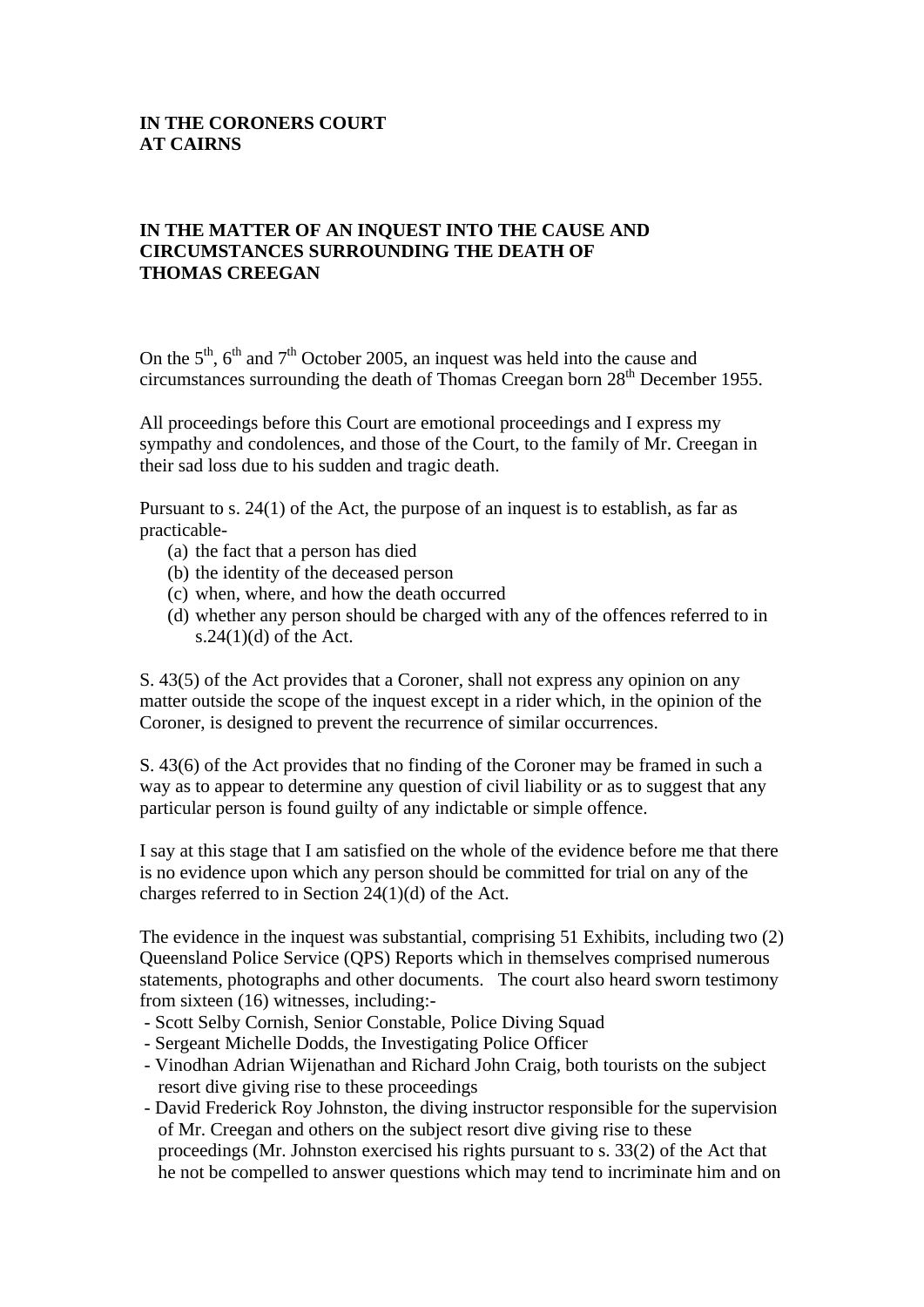that basis, he was excused from further attendance at the inquest).

- Janet Ann Murray, the second diving instructor and the instructor involved with Mr. Johnson in undertaking the initial briefing to the resort diving group
- Robert Bruce Fraser, vessel master of the Down Under Dive SuperCat as at  $30<sup>th</sup>$ November 2003
- Adrian Gary House, Intensive Care Paramedic, Queensland Ambulance Service
- Peppi Iovanella, Managing Director, Down Under Dive, the company undertaking the subject resort dive
- Christopher Brian Coxon, Principal Inspector, Department of Industrial Relations Workplace Health and Safety, who undertook an investigation into the incident of the subject resort dive
- Daniel Dwyer, Regional Manager for PADI, Asia Pacific
- Colin George McKenzie, Executive Director, Association of Marine Park Tour **Operations**
- Dr. Mark Francis Jagusch, Forensic Pathologist, who undertook the post-mortem examination
- Dr. Christopher Stuart Butler, Senior Staff Specialist Anaesthetist, Townsville **Hospital**
- Dr. Catherine Meehan, General Practitioner and qualified diving medical examiner
- Julie Fitzgerald, Mr. Creegan's sister.

Subsequent to the close of the examination of witnesses, I received further documentation, in accordance with an undertaking given by Mr. Mellick, solicitor representing Down Under Dive, being the personal file, held by Down Under Dive, of the diving instructor David Johnston.

I would like to thank Sergeant Michelle Dodds, the investigating officer, for the thoroughness of her investigation; and Mr. John Tate, Counsel assisting me, who argued for the widest possible scope under which the enquiry was to be conducted.

Having done so, the issue of jurisdictional limitations was raised by Mr. Priestley, Counsel representing PADI, who argued the requirement of a causal connection between the matters that might be the subject of riders and the death. It has been held, however, in the recent Court of Appeal decision of *ATKINSON v. MORROW & ANOR (2005) QCA 353* that "the powers of a coroner with respect to the evidence to be admitted at an inquest are deliberately stated very widely indeed"; "it is clear that jurisdiction at an inquest is very wide"; and that it is the duty of the coroner to "inquire into all the circumstances attending that death or which might have caused it".

In reliance on that authority, I then ruled that all such circumstances would necessarily include issues relating to medical fitness to dive; including pre-dive medical testing, information gathering in relation to the current medical declaration form and identification of at-risk divers as well as issues relating to instructor competency and training of dive instructors in connection with dive briefings and inwater supervision of divers; the improvement of procedures for monitoring those competencies, the availability of programs to do so and expectations of regulating authorities in relation to competencies, supervision and training.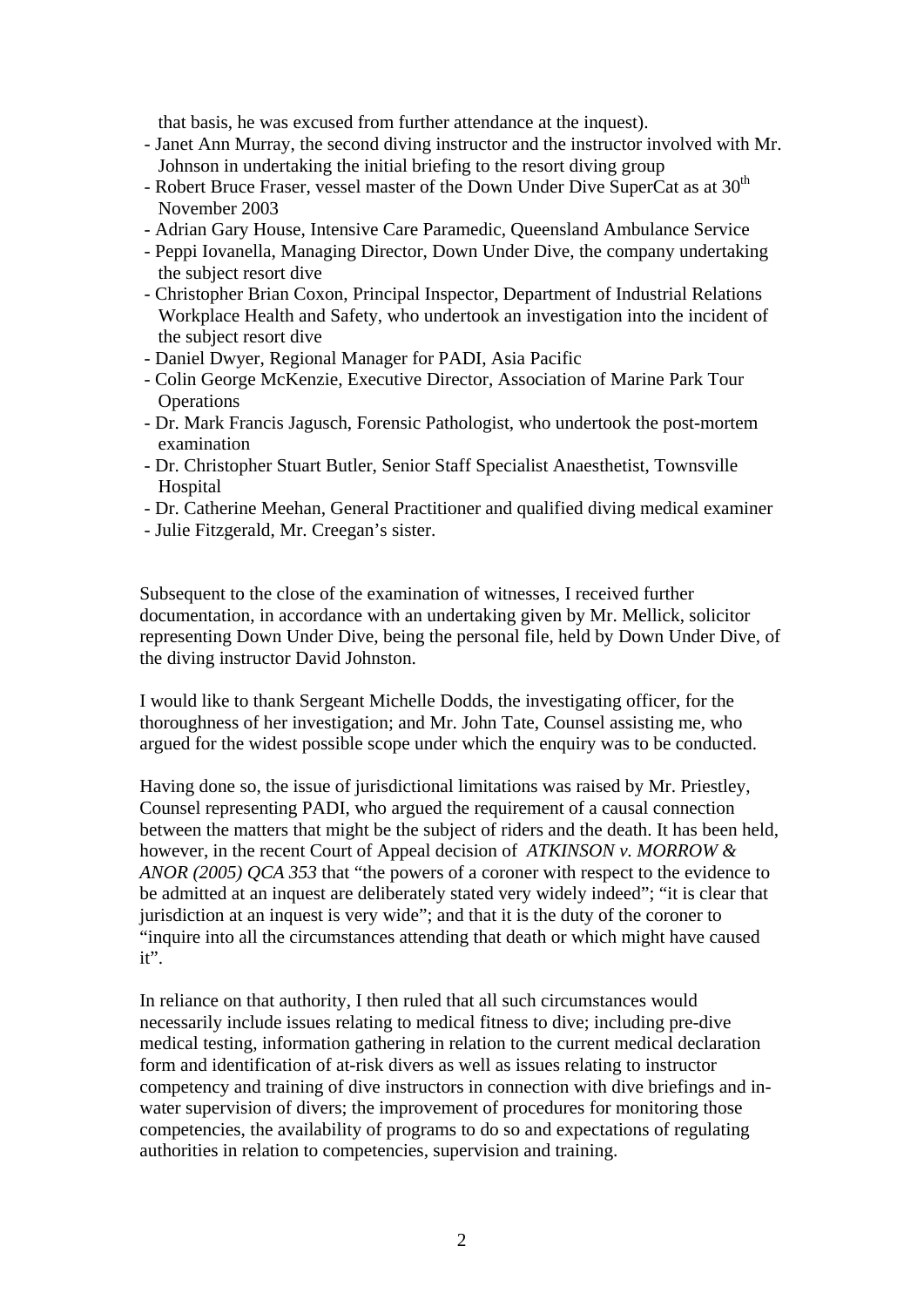### **INCIDENT GIVING RISE TO PROCEEDINGS**

On 30th November 2003, at approximately 8.30am, Mr. Creegan, a 47 year old male tourist from the United Kingdom, travelled with the tour company Down Under Dive on its MV Super Cat from Cairns to Hastings Reef. During the journey Mr. Creegan agreed to do a resort dive.

Resort diving is defined in the Department of Industrial Relations Workplace Health and Safety Compressed Air Recreational Diving and Recreational Snorkelling Code of Practice, (hereinafter referred to as "the relevant Code of Practice) as at November 2003, (Exhibit 1, Appendix 5) as "An introductory scuba experience or introductory educational diving program, conducted according to a recreational scuba training organisation's program…". There are two such organisations, being PADI (Professional Association of Dive Instructors) and SSI (Scuba Schools International). Down Under Dive were using the SSI program.

Mr. Creegan completed a medical declaration form (Exhibit 1, Appendix 1), consistent with that stipulated in the relevant Code of Practice. He ticked the "NO" box to all listed medical conditions (indicating effectively that he had not been subject to any of them)*,* indicated that he was an average swimmer and a novice diver and also signed the Liability Release and Assumption of Risk on the reverse of that medical declaration form.

A briefing was then conducted with all of the prospective introductory/resort divers, including Mr. Creegan, by instructor Janet Murray, with assistance from David Johnston. The usual procedure in a Down Under Dive briefing, as at November 2003, involved the use by the instructor/s giving the briefing of a single A4 laminated sheet (Exhibit 25, document no.4) to prompt themselves as to the topics required to be covered. (This method differs to a PADI briefing which involves the use of a much larger and flip-chart (Exhibit 39, no.3) that is actually demonstrated to the prospective divers whilst also prompting the instructor of the topics to be covered in the briefing).

I accept the evidence of Richard Craig and Vinodhan Wijenathan that a number of topics were covered, including mask clearing, regulator recovery and clearing, breathing techniques, checking air gauges, swimming techniques, hand signals and equalisation techniques. There is differing evidence about the duration of the briefing, Mr. Wijenathan stating it took no longer than five (5) minutes but others saying it took ten(10)- fifteen (15) minutes.

Neither Richard Craig nor Vinodhan Wijenathan have any recollection that advice was given during the briefing as to how to use the buoyancy control device, including how to maintain buoyancy on the surface. Janet Murray's evidence was that it would have been covered in the briefing (although her statement as to her recollection of events was not given until February 2004) but that resort/introductory divers are not actually taught how to inflate their buoyancy control device as that is an action undertaken by the supervising trained dive instructors.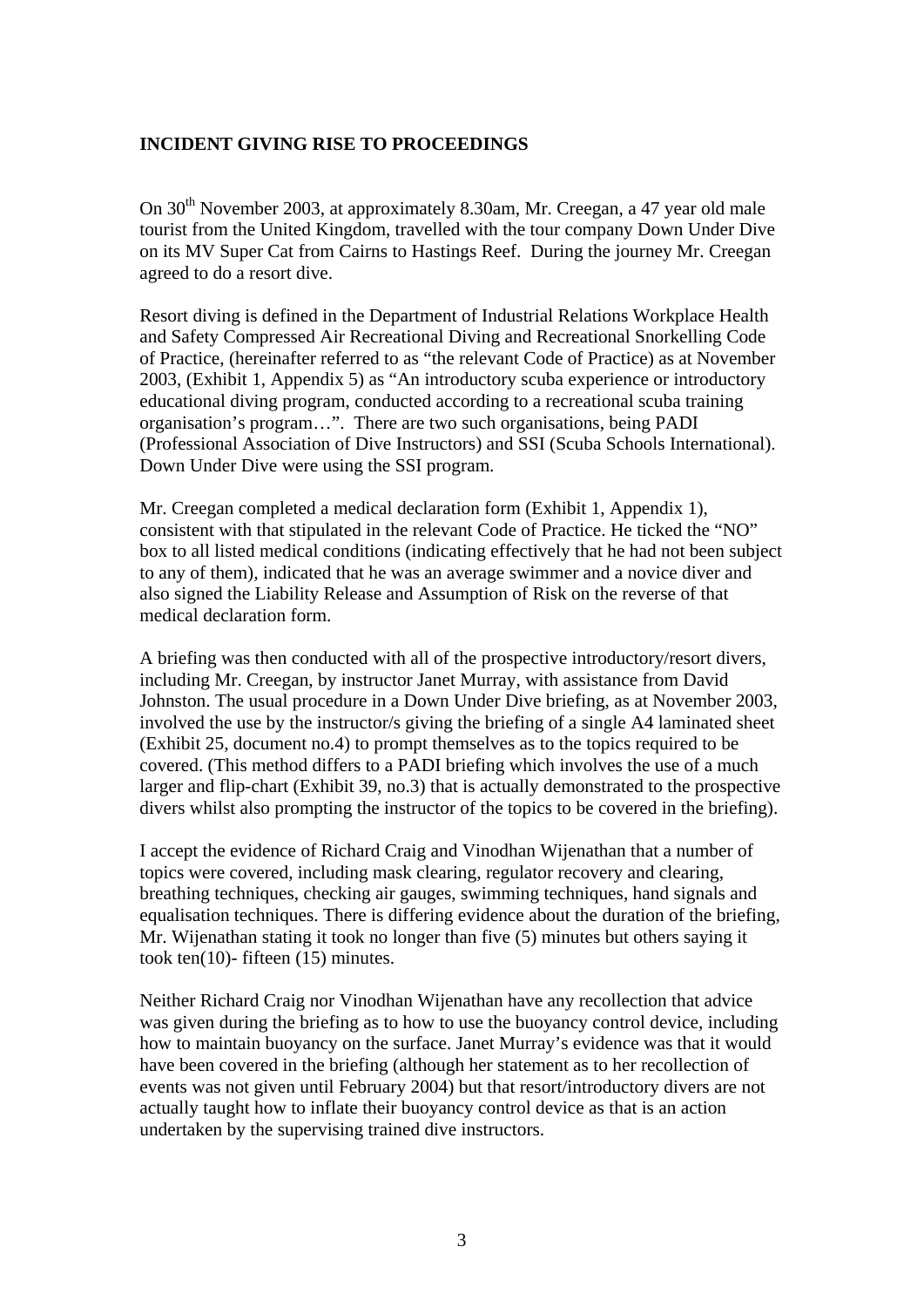Mr. Wijenathan also had no recollection of being told about quick ascents or any risks associated with resort diving, but this must be considered in light of his evidence that he was so excited to be going on the dive and so determined to do so that he deliberately failed to indicate on the medical declaration form that he had suffered from asthma and that if he had had to undergo a medical examination prior to the dive, he would also have deliberately failed to disclose the asthma history.

There is no evidence that there was any additional or oral explanation provided to introductory resort divers as to how to complete the medical declaration form, the importance of the form, the use to which the form would be put or any consequences of failing to complete the form correctly.

Mr. Wijethenan also signed the liability release form without reading it, clearly stating that he did not think he was in any danger from diving. Janet Murray's evidence was that it is well known that a "potential problem for dive instructors is that the brief may not get through to the minds of the participants".

The MV Supercat arrived at Hastings Reef at about 11.15am and at about 11.20am, Mr. Creegan entered the water at the stern with the instructor David Johnston and 3 other divers, including Richard Craig. I accept that David Johnston undertook equalisation techniques, mask clearing and regulator clearing exercises with each of the four divers and they all then descended down the bars at the stern of the boat and swam towards the reef, with 2 divers on either side of David Johnston, with arms linked at the elbow. I accept the evidence of Richard Craig that as the group swam along, they began to spread out with Johnston in front regularly checking over his shoulder and signalling "ok".

After about 30 minutes, they all returned to the vessel MV Supercat and Mr. Creegan participated in snorkelling activities, had lunch and upon inquiry from crew members, indicated he would be interested in undertaking a second introductory/resort dive. By this time, the MV Supercat had moved to Saxon Reef.

There was no further briefing before Mr. Creegan's second introductory/resort dive which commenced at about 13.50pm and also included Richard Craig, Vinodhan Adrian Wijenathan, and Danny Edgard Tomasouw. Again, David Johnston was the instructor. I accept the evidence of Mr. Craig that, before entry to the water, the group was not told what formation to keep but that they could swim freely. I accept the evidence of Mr. Wijethanan that, in fact, Mr. Johnston said that the divers should keep an eye on him (Mr. Johnston) rather than the reverse.

The four divers, including Mr. Creegan, and David Johnston then entered the water by descending the bar at the stern of the MVSupercat as before and swimming towards the reef. By reference to the evidence of each of Mr. Craig, Mr. Wijenathan and Mr. Tomasouw, I accept that David Johnston at all times swam in front of the divers, facing away from them, looking back over his shoulder to check on them. Mr. Craig in fact took 2 photos of Mr. Johnston which clearly depict Mr. Johnston swimming some distance in front of, and facing away from, him (Craig) –(Exhibit 1, Appendix 7 and Exhibit 1, Appendix 8).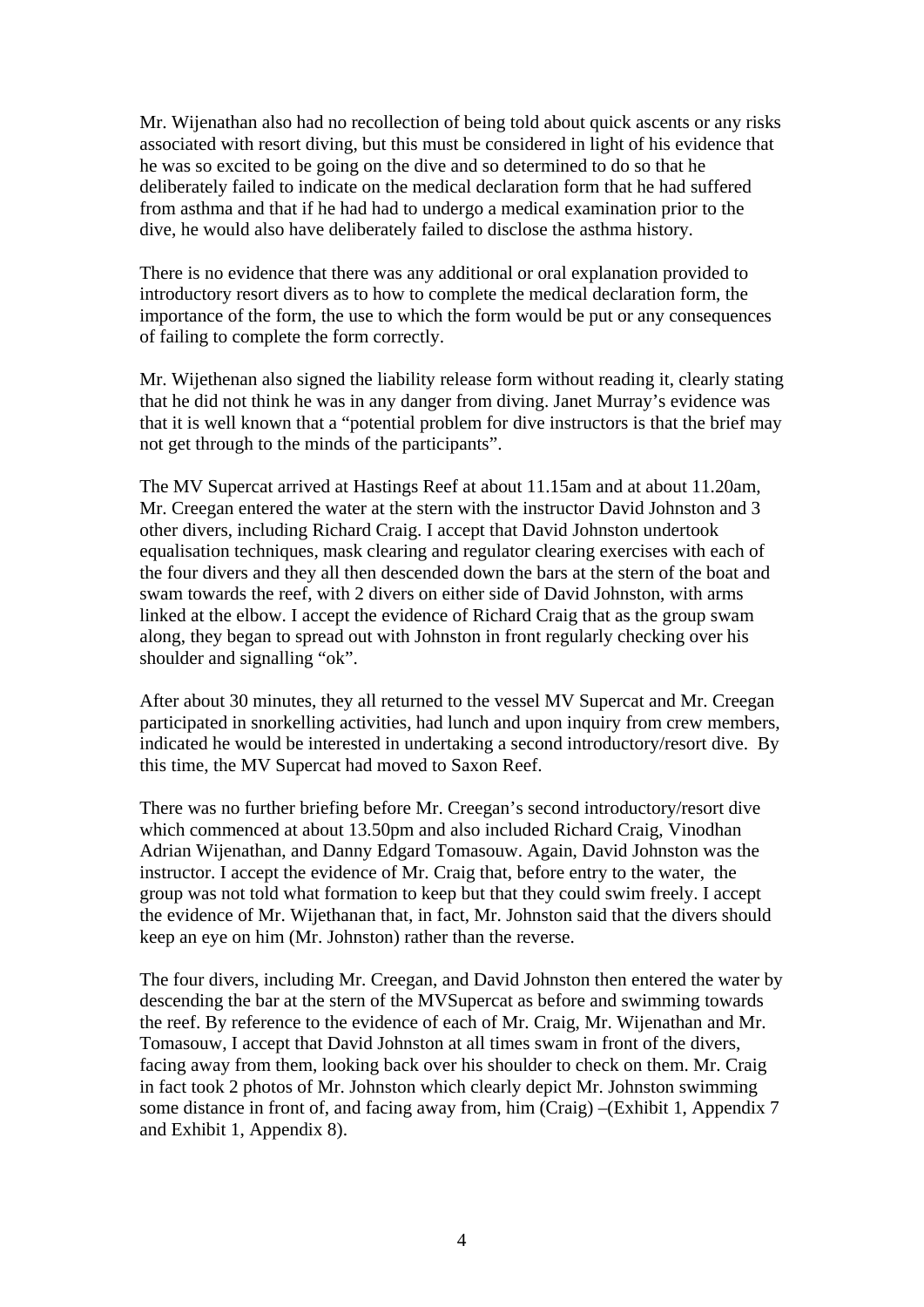I accept by reference to the evidence of the three divers Mr. Craig, Mr. Tomosouw and Mr. Wijethanan that the group was in a formation, varying from time to time, one behind another with Mr. Creegan towards the end; that Mr. Craig was up to five metres behind Johnston; that Mr. Craig became concerned that Johnston wasn't looking around regularly enough; that Mr. Craig looked behind and saw Mr.Wijethanan and Tomosouw at his depth of about 5 or 6 metres and Mr. Creegan near the surface of the water about 10-15 metres behind him (Mr. Craig); that when Mr.Craig checked again he could only see Mr. Wijethanan and Mr. Tomosouw and had lost sight of Mr. Creegan; that Mr. Craig then swam to catch Mr. Johnston who was still in front of him (Craig) and signalled to Johnston that there were only 3 divers; that Mr. Tomosouw and Mr. Wijethanan swam to Mr. Johnston, a distance of up to 10 metres, to try to alert him that Mr. Creegan was missing and were very tired once they reached Johnston.

By this time, Mr. Craig had tapped on Johnston's leg and signalled "3" with his fingers to indicate that there were only three divers instead of 4 divers. Mr. Johnson then signalled "up" and swam ascending back the way the group had come. Mr. Craig, Mr. Wijenathan and Mr. Tomosouw followed. Each of Mr. Craig, Mr. Wijenathan and Mr. Tomosouw state, contrary to Mr. Johnston's statement to investigating police, that Mr. Johnston's ascent was not slowed or hindered by any of them or any tender vessel. In fact to the extent that Mr. Johnston's written statement contradicts the evidence of any of Mr. Craig, Mr. Wijethanan or Mr. Tomosouw, I reject Mr. Johnston's evidence.

I accept that, in the meantime, the master of the MV Supercat Robert Fraser heard a call for rescue, moved towards the rescue tender on the MV Supercat and saw Mr. Creegan on the surface of the water about sixty metres astern of the MV Supercat waving his arms in the air and shouting in a distressed fashion. Mr. Fraser, who was the only crew member licensed to drive the rescue tender, then drove the rescue tender directly to Mr. Creegan's position. Mr. Fraser had no previous rescue training but was the holder of a first aid certificate only.

A snorkeller, Javier Quiros, who was in the water approximately 20-25 metres from Mr. Creegan, also saw and heard Mr. Creegan screaming on the water surface. Mr. Quiros saw the rescue tender coming from the MV Supercat and swam to Mr. Creegan's position, arriving at the same time as Mr. Fraser and the lookout from the Atlantic Clipper, Jason Baker who had also swum to Mr. Creegan's position.

Mr. Fraser jumped from the tender into the water, having observed Mr. Creegan to lose consciousness and sink below the surface of the water. Mr. Quiros was required to assist Mr. Fraser in lifting Mr. Creegan in to the rescue tender after Mr. Baker (who had previous rescue training) had removed Mr. Creegan's scuba tank and regulator.

The rescue tender, with Mr. Fraser driving and Mr. Baker performing EAR then returned to the MV Supercat where resuscitation commenced, I find, at approximately 14.00 and not 14.07 as recorded. I do so having regard to the fact that Mr. Creegan's digital timing device records his dive as 5 metres for 4 minutes; the dive commenced at 13.50; I accept Mr. Fraser's evidence that he took approximately 4 minutes to travel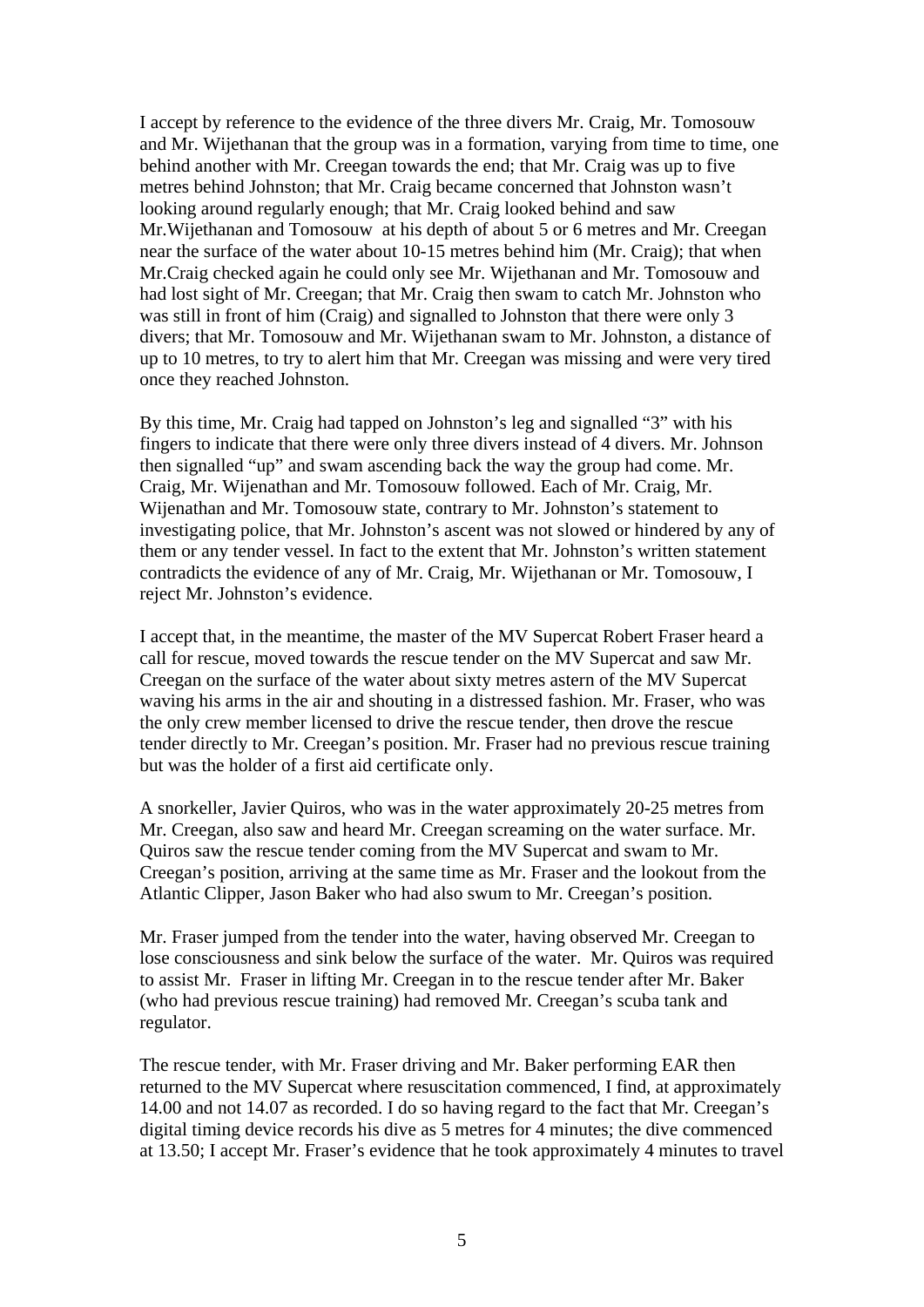to and pull Mr. Creegan from the water and approximately 2 minutes to return to the MV Supercat.

Janet Murray (who had a senior first aid certificate only) cleared the back deck of passengers, observed the rescue tender return to the boat, pulled Mr. Creegan from the tender and commenced mouth to mouth while Ben Mair commenced CPR. Andrew Jacobs then took over from Janet Murray with mouth to mouth. The CPR and EAR continued for approximately 30 minutes. Oxygen, despite being available, was not used, Ms. Murray expressing the view that her training dictated the use of CPR and EAR. In the meantime, Mr. Fraser had called the Emergency Services and made a decision to move the MV Supercat to Norman Reef where there was a pontoon for the Emergency Services helicopter to land. No oxygen was ultimately used by the resuscitation team

The MV Supercat arrived at Norman Reef at approximately 14.25, the QES Rescue helicopter arrived at approximately 14.27, the paramedics arrived at 14.30 on the vessel and a decision was made to cease CPR at 14.33.

 I am satisfied that everything that could have been done was done for Mr. Creegan under the circumstances which existed at the time and with the equipment that existed at the time. Whilst the MV Supercat had first aid kits and oxygen resuscitation equipment, there was no defribrillator on board.

## **THE INVESTIGATION**

I have already referred to the thorough investigation of the Queensland Police Service and the extensive material comprising statements of witnesses and other numerous exhibits.

I accept the evidence of Senior Constable Scott Cornish that the diving equipment utilised by Mr. Creegan was of reasonable quality, cleanliness and functionality and that no life-threatening faults were found in the diving equipment.

By reference to witness statements and weather reports, I accept that Sunday the  $30<sup>th</sup>$ November 2003 was quite an overcast day, the sea was quite choppy and visibility was not as good as it would have been on a clear, sunny day.

The Department of Industrial Relations Workplace Health and Safety (Mr. Chris Coxon) also conducted a thorough investigation. Mr. Coxon has prepared two(2) reports, the first dated  $18<sup>th</sup>$  February 2004 (Exhibit 1, Appendix 13) and the second dated  $7<sup>th</sup>$  September 2005 (Exhibit 22).

Perusal of the dive safety logs revealed that neither the dive sites nor Mr. Johnston's dives are recorded therein as required by regulation 86F of the Workplace Health and Safety Regulation 1997.

Furthermore, two improvement notices, being Notices No. 223614 and 223615 were issued by the Department to Down Under Dive on the  $4<sup>th</sup>$  December 2003. The former notice relates to the requirement that the introductory/resort dive briefing conducted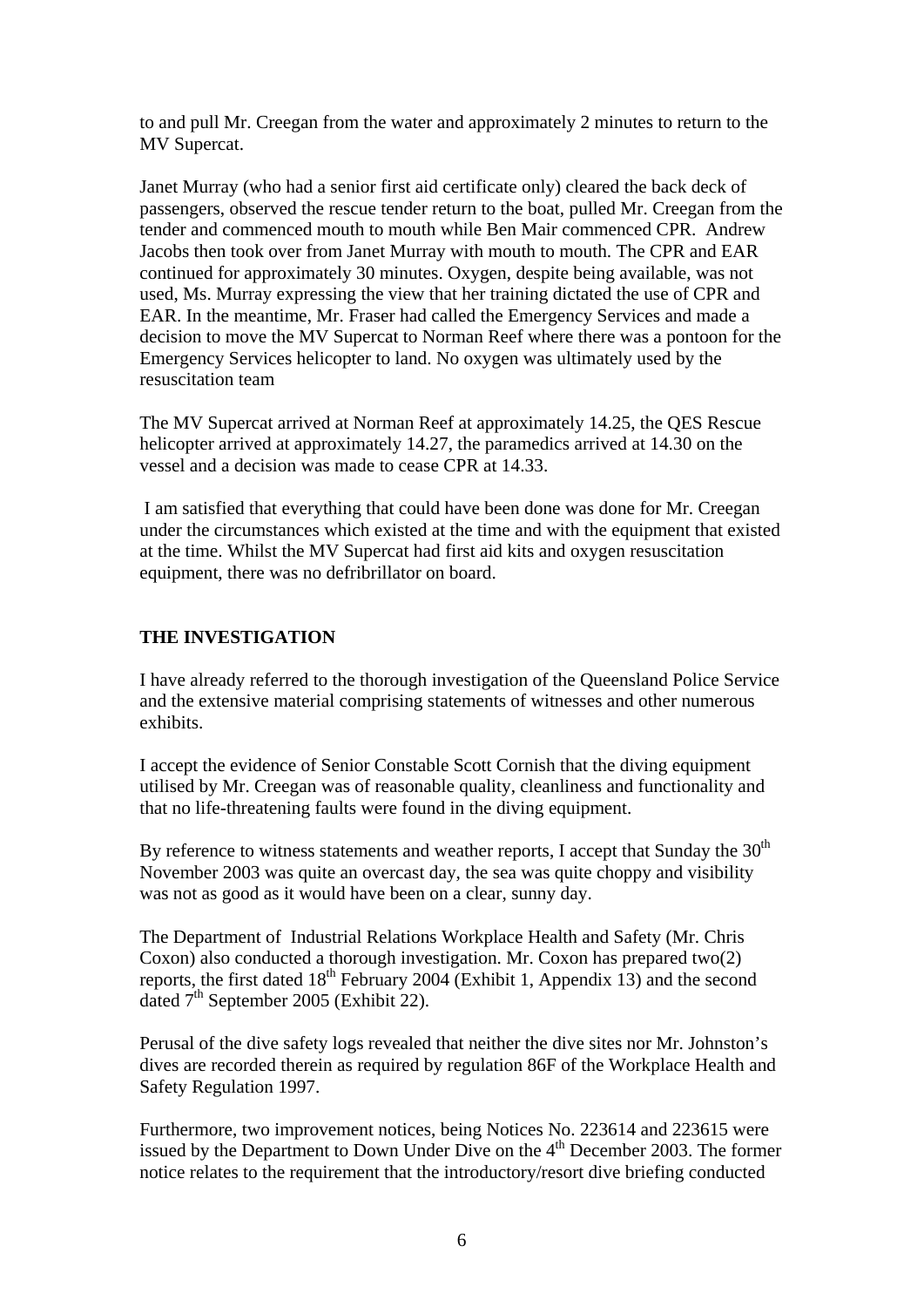by diving instructors prior to such a dive includes advice as to the use of the buoyancy control device, including positive buoyancy on the surface.

The latter improvement notice relates to the requirement that in-water supervision of introductory/resort divers by diving instructors be conducted in accordance with the Industry Code of Practice as applied at the time.

Charges have since been laid by the Department against Down Under Dive.

# **CAUSE OF DEATH**

In Attachment 1 to his  $2<sup>nd</sup>$  report, Mr. Coxon, in referring to the Queensland Workplace recreational diving and snorkelling deaths statistics between 1998- September 2005, stated, in Mr. Creegan's case, "Second dive of the day. Separation from instructor. Ascended alone and lost consciousness after calling for help on surface. History suggestive of cerebral arterial gas embolism".

In the Fact File of the Royal College of Pathologists of Australasia –Autopsy and the Investigation of Scuba Diving Fatalities- (Exhibit 12), it is stated that in divers using compressed gases, pulmonary barotrauma and cerebral air gas embolism (PBT/CAGE) represents 13-24% of fatalities. "Boyle's Law states that at a constant temperature the volume of a gas is inverse proportional to the pressure. Pulmonary barotrauma followed by cerebral air gas embolism (PBT/CAGE) occurs in a diver who makes an uncontrolled ascent without exhaling. The volume of the gas in the lungs expands during ascent as the ambient pressure falls, if the diver does not exhale, air is forced from the airspace into the pulmonary circulation, to the heart and hence into the cerebral circulation (CAGE). Pulmonary barotrauma has been reported in dives in as little as two metres of water. The history of the diver coming to the surface rapidly, crying out and then losing consciousness within minutes is characteristic of this condition".

X-Rays examined by Dr. Jagusch, who undertook the autopsy examination, showed no evidence that would suggest free gas in blood vessels, heart, or tissues of other sites such as the lungs, brain or abdomen as would normally be expected in a case of PBT/CAGE. This absence of gas was confirmed by a specialist Radiologist.

However, whilst features characteristic of barotrauma were not identified during the examination, Dr. Jagusch's evidence was that he could not positively exclude it.

What was evident, according to Dr. Jagusch's Post-Mortem Certificate (Exhibit 1, Appendix 41) and report (Exhibit 29) were features of significant natural diseases of the heart and blood vessels including a 70% stenosis of the Left Anterior Descending coronary artery; heart enlargement of mild to moderate degree; atherosclerosis of the remaining branches of the coronary arteries and in other vessels throughout the body; and thickening and abnormality within small blood vessels in a number of different organs.

I accept the evidence of Dr. Chris Butler in his report (Exhibit30), when referring to the autopsy findings of Dr. Jagusch, that a 70% stenosis of the Left Anterior Descending coronary artery in a novice diver undertaking relatively strenuous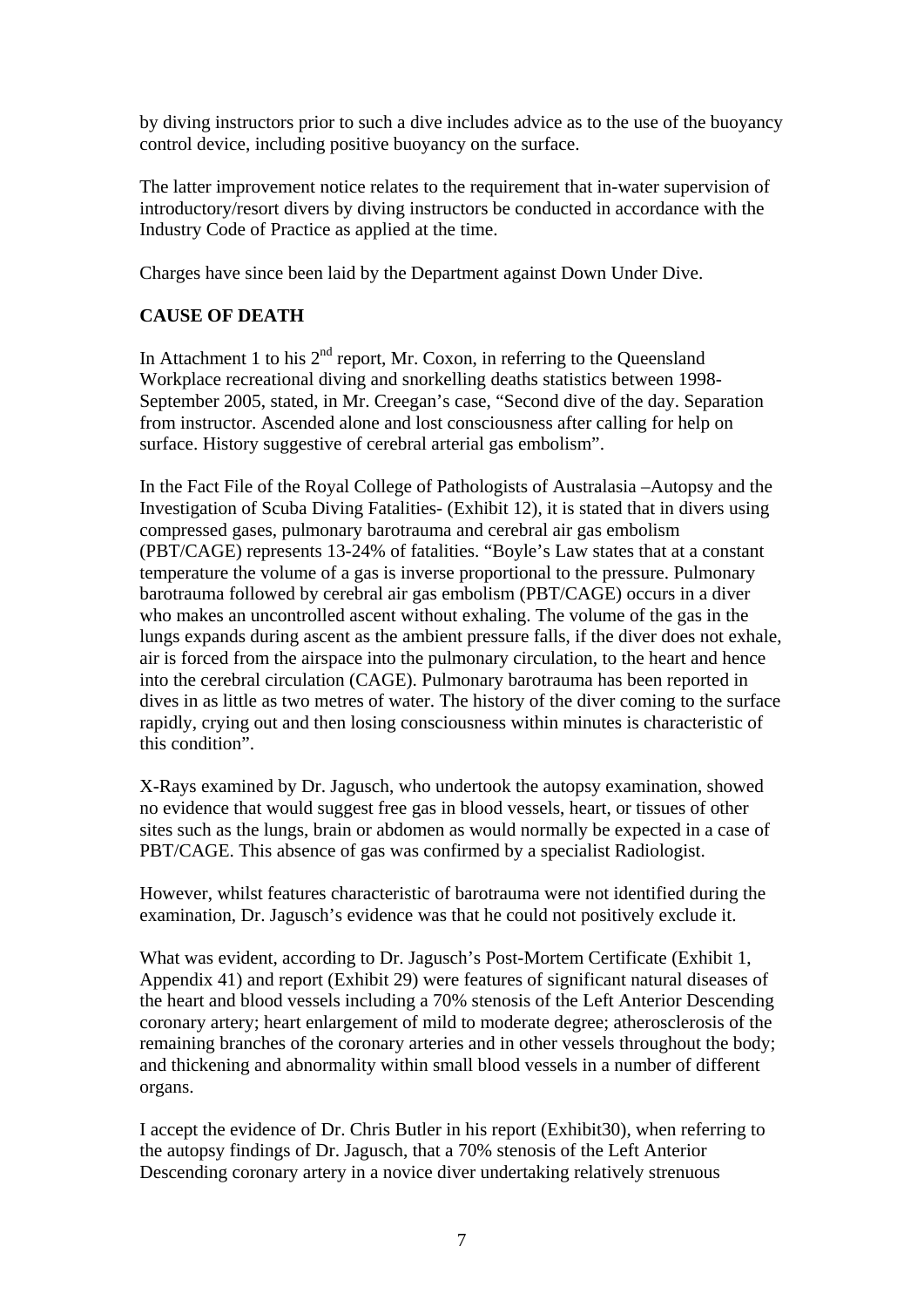exercise at depth in an unfamiliar environment could certainly have led to the development of myocardial ischaemia, chest pain, shortness of breath, cardiac arrhythmias and subsequently death.

Whilst accepting that there was no autopsy evidence of CAGE(Cerebral Arterial Gas Embolism), Dr. Butler stated that as volumes of less than 1ml of air in the cerebral circulation have been shown to cause neurological effects in animals, the inability to demonstrate the presence of air in the circulation at the time of autopsy does not totally exclude a diagnosis of CAGE. "The history of the event of a novice diver undertaking an uncontrolled ascent to the surface, then losing consciousness soon after is very suggestive. There is no definitive test to diagnose this condition and had Mr Creegan survived his initial resuscitation, urgent recompression would have been recommended in view of the probability of this condition".

I accept the evidence of Dr. Butler that the most likely cause of death was Myocardial Ischaemia as a result of undiagnosed coronary artery disease but that the possibility of CAGE as the precipitating event cannot be excluded.

## **OTHER ISSUES**

As a result of the broad scope of the inquest, a number of other issues previously referred to were identified as relevant to the investigation of Mr. Creegan's death. Having regard to the cause of death as now found, it is important to refer to certain of such statistical information as is provided, not only in Mr. Coxon's second report (Exhibit 22) but in an article written by Mr. Coxon titled "Safety in the dive tourism industry of Australia" (Exhibit 21).

Exhibit 22 reveals the following:-

1. That there have been 35 recreational snorkelling and 23 recreational diving deaths in Queensland between 1998 and September 2005.

2. Mr. Coxon's analysis of these deaths has revealed the following risk and control factors:

- medical fitness, particularly cardiac fitness

- an increased risk for older persons

- the importance of appropriate levels of supervision, including accounting systems

 - competence levels of participants relative to the activity being undertaken and environmental conditions

 - provision of appropriate information, with due regard to the comprehension of the participants

- provision of appropriate rescue, first aid and evacuation facilities

- specialised risks associated with technical and breath hold diving.

3. Three (3) times as many men have died as women.

4. Persons over 61 years were the most common age category for diving and snorkelling deaths.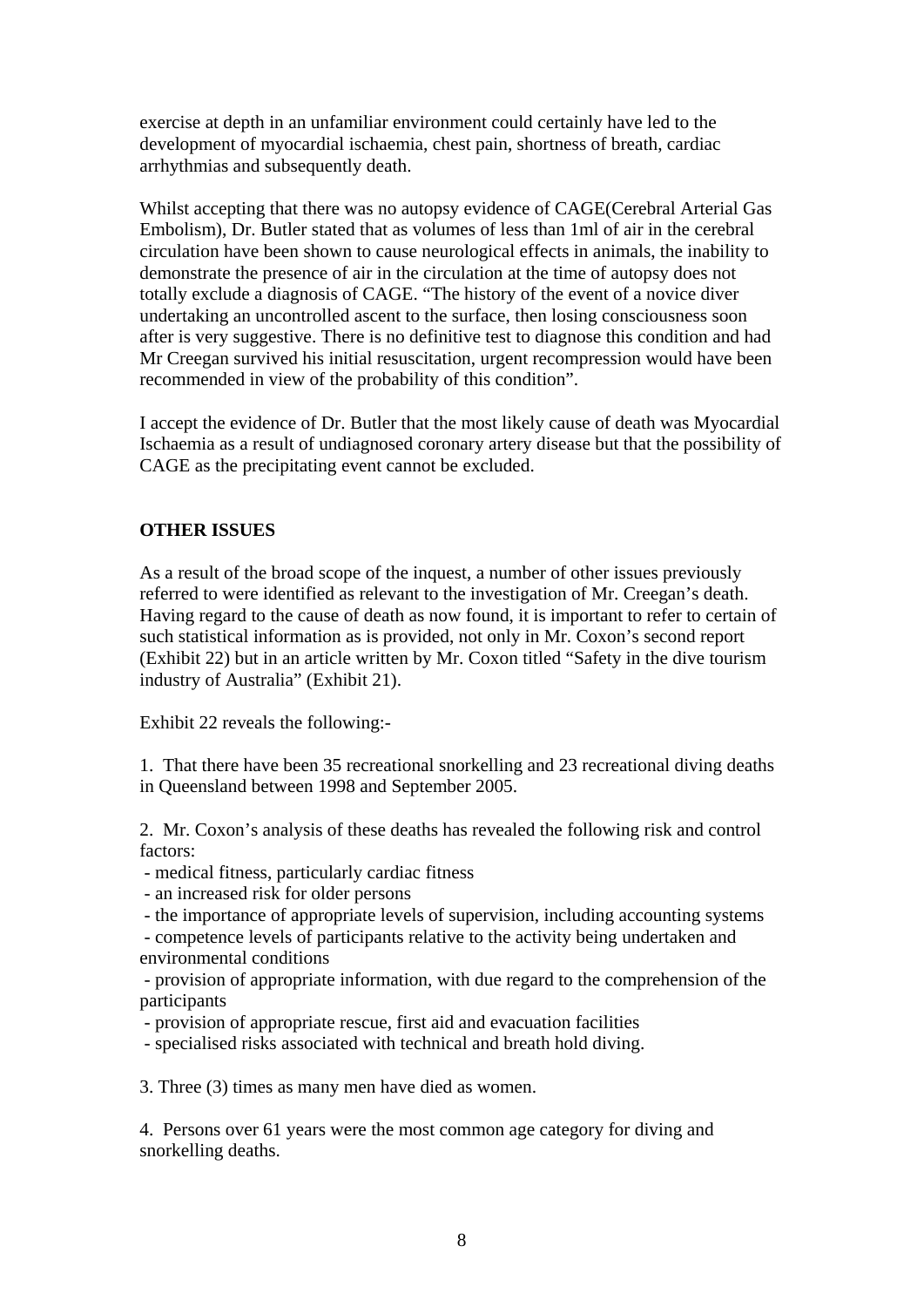- 5. Most deaths occurred in North Queensland.
- 6. In relation to resort dives, there were 3 deaths. Two (2) incidents record cardiac causes of death (mean age of 45 years). Two occurred when the diver was separated from the instructor. One of those deaths was caused by cerebral arterial gas embolism and drowning following a panicked ascent and the other death is that of Mr. Creegan.
- 7. There were also 2 entry level certificate diver deaths, one being a cardiac cause of death within hours of a medical and the other involved separation from the instructor leading to an uncontrolled ascent and cerebral arterial gas embolism.
- 8. There were 16 deaths recorded for certificated divers, five (5) from cardiac events involving a mean age of 53.6 years. In fact, cardiac factors are the most common cause of death in certificated divers with the highest mean age.
- 11. Cerebral arterial gas embolism is the next most common cause of death, associated with a panicked or out of air ascent without adequate exhalation.

Dr. Fred Bove MD PhD in his article "Diving Medicine" (Exhibit 14) confirms "that the most likely reason for a diver over the age of 40 to die suddenly while diving is a heart attack with an accompanying fatal heart rhythm."

# **Defibrillators**

The evidence of all of the medical witnesses and Mr. Coxon was that a defibrillator is the most effective tool in cardiac type situations and that, subject to any time delays; it is the most useful tool.

Unfortunately, the MVSupercat did not have a defibrillator on board in November 2003 and there is currently no requirement that dive companies undertaking introductory/resort dives carry such equipment.

There is sufficient evidence, however, that these machines are compact, lightweight (therefore portable), the training required for their use is minimal and the cost more than justifiable given their effectiveness.

#### **Medical Issues**

Other medical issues relevant to the circumstances of diving deaths incidents include those of medical fitness to dive, the usefulness of pre-dive medical assessments, the sufficiency of the current medical declaration form and the identification of at-risk divers.

Mr. Coxon states that in Queensland medical fitness to dive is the most crucial health and safety issue.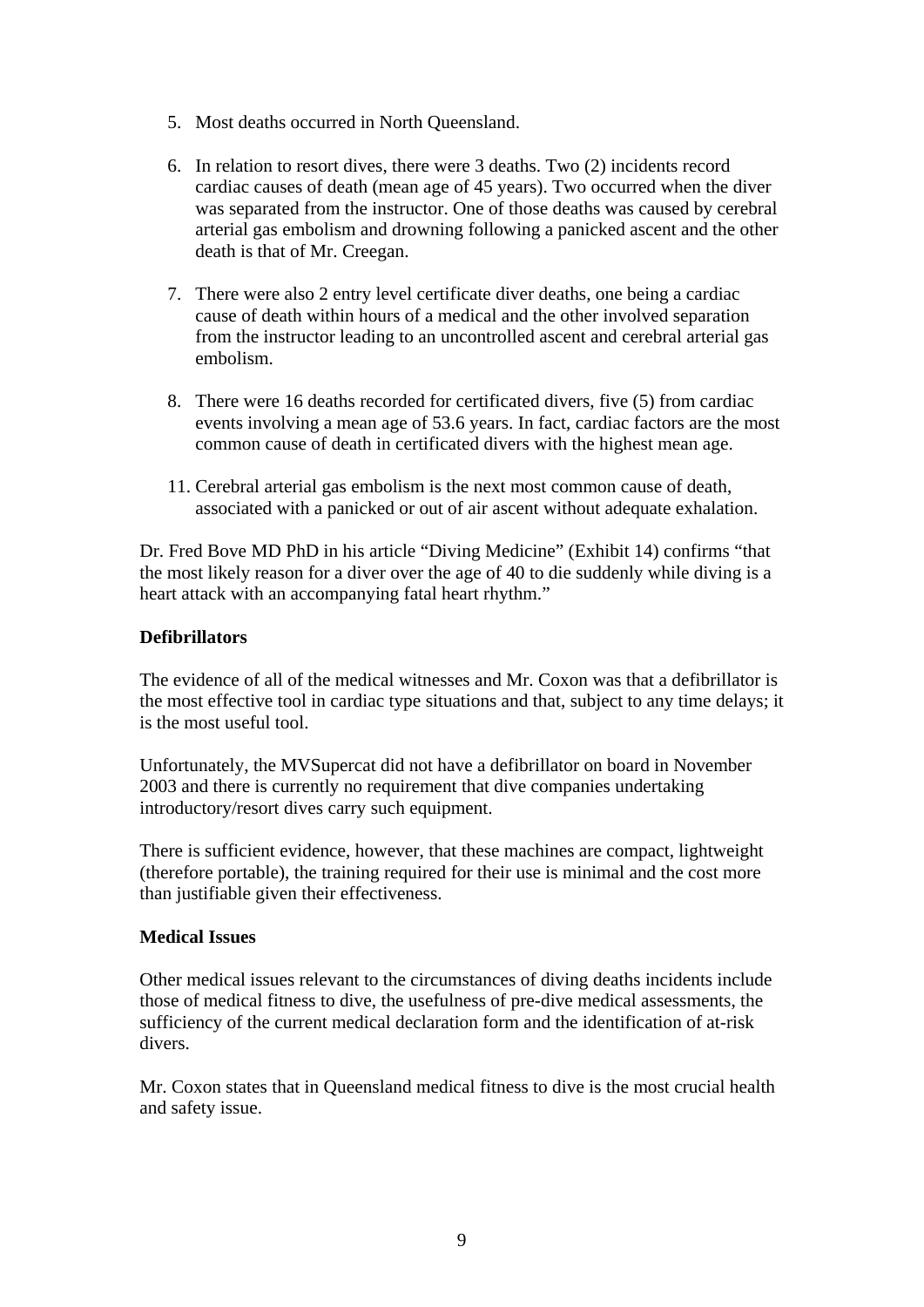### **Medical Declaration Form**

This form, according to the evidence, has already been the subject of consultation within the dive industry. There is no dispute that the medical declaration form completed by Mr. Creegan (Exhibit 1, Appendix 5) complied with the relevant Regulation 86C of Workplace Health and Safety Regulations 1997. Mr. Creegan's particular health issue, however, was unable to be identified as a result of the declaration as it would appear to have been unknown to him. This would not be an uncommon occurrence.

The Royal College of Pathologists of Australasia has, however, identified that such natural disease is one of a number of potential underlying causes of drownings which account for between 50-86% of diving fatalities. (Exhibit 12).

None of Drs.Butler, Jagusch or Meehan considered, however, that a full pre-dive medical is necessary for resort diving. Dr. Butler's opinion was that in the case of someone like Mr. Creegan, who had few or no symptoms from his condition; was close to normal body weight; was normal to examination and claimed to have reasonable exercise tolerance, they would probably have been declared by a pre-dive medical as fit to dive.

Dr. Meehan's evidence was that you would only carry out an ECG if there was a reason, on medical examination, to perform one. Dr. Jagusch's view was that requiring a resting ECG would not have assisted in his view as they are generally unreliable in detecting asymptomatic coronary artery disease. Therefore, mandating a medical may not have changed the outcome for Mr. Creegan.

The medical witnesses are in agreement, however, that there should be a comprehensive questionnaire and some sort of health assessment. Dr. Butler was concerned that the medical declaration form does not include any question relating to the occurrence of chest pain. A history of chest pain, according to Dr. Butler, especially associated with exercise, would be sufficient to disqualify that person from diving with out significant further investigation and an amendment to the medical declaration form would assist in identifying these high-risk divers.

Dr. Meehan agrees, stating also that the medical declaration form does not adequately address risk factors for cardiovascular disease given the number of deaths which have occurred while people have been participating in diving or snorkelling activities as attributed to cardiac cause. Her view was that the questionnaire should therefore be improved so that those at risk of cardiovascular incident are identified and some risk management measures implemented. In her evidence, Dr. Meehan referred to the Standards Australia document AS4005.1 2000 Appendix A (Document 3 as attached to Dr. Meehan's statement- Exhibit 28) which states that "any disorder which causes an increased risk of sudden death, impaired consciousness , impaired judgement, risk of disorientation, impaired mobility, risk of barotrauma or risk of decompression sickness may render a person unfit for SCUBA diving…Divers are exposed to pressures and related physiological changes which do not apply to persons involved in other activities. Ambient pressure at 10m depth in seawater is double that at the surface and pressure changes capable of causing tissue tearing in unvented lung regions can occur upon ascent from as little as 1m depth".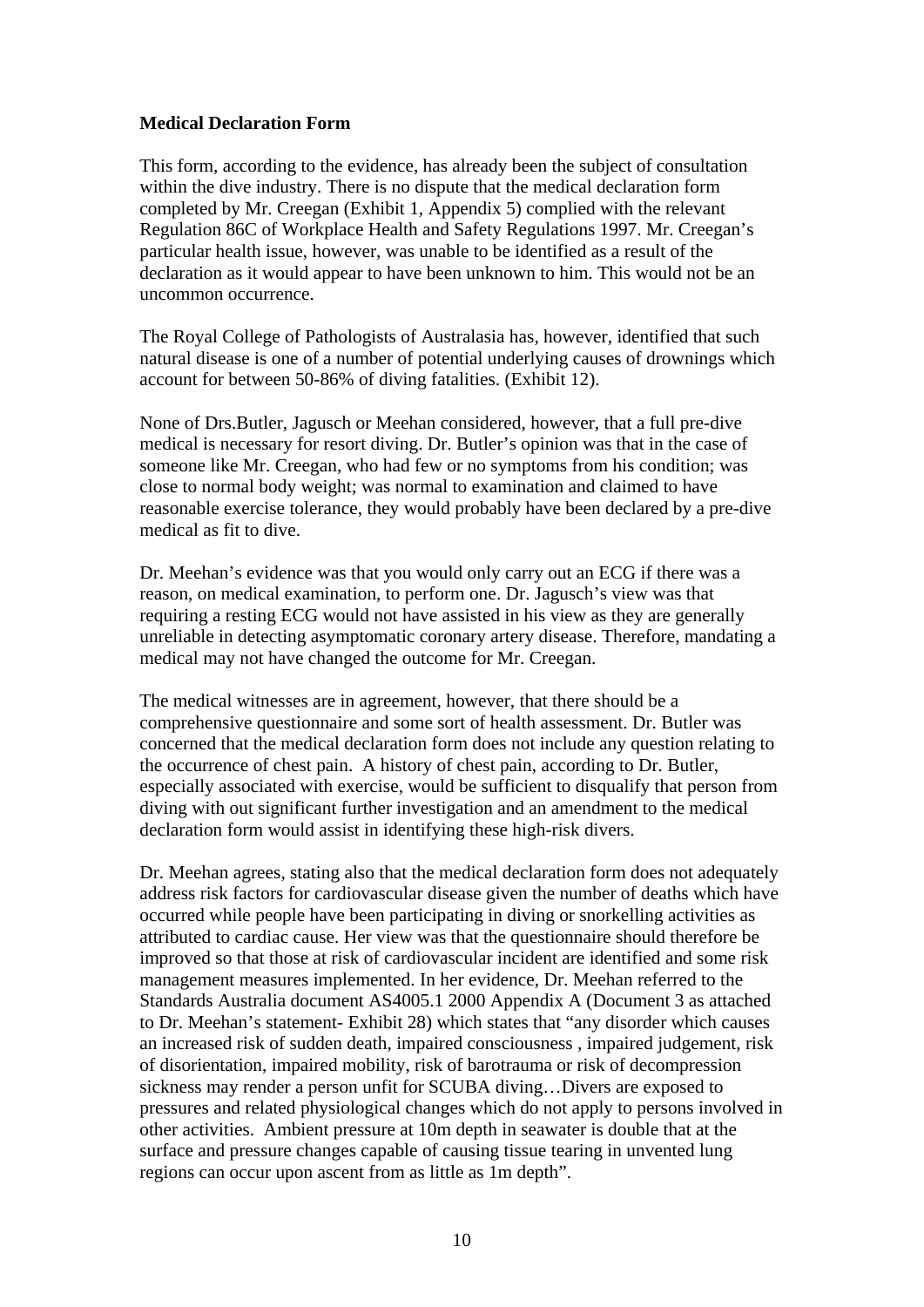Mr. Coxon considers the medical declaration form to be a "soft/low-level control measure, merely "a crude screening tool to be quickly applied by people with a limited amount of knowledge" and that for that reason, divers should be given an honest appraisal and information about the risks that cannot be controlled, one of which is the issue of medical fitness.

In addition to medical causes of death, other potential and contributing underlying causes of diving deaths, relevant also to Mr. Creegan's circumstances, include inability to swim, fatigue, panic-inadequate training and trauma.

There is ample evidence that diving is a stressful activity. Sergeant Dodds, in her second report (Exhibit 2, page 7) refers to the increased ambient pressure, raised partial pressure of oxygen, increased resistance to movement, added weight and drag of diving equipment, cold stress and a higher breathing resistance - "Respiratory efficiency is impaired due to the scuba equipment, and this can give a sense of dyspnea at higher work loads which may induce panic, a potentially lethal state of mind while diving" (Scuba Diving – Physiology and Common Medical Conditions; Karen Carmichael).

The Industry Code of Practice applicable as at November 2003, Paragraph 2.4 specifically pinpoints Panic as a contributor to diving deaths. "As panic develops, anxiety increases and a diver reduces his or his capacity to think rationally and may focus on only one act or goal while forgetting about other important requirements. …Factors which can play a role in the development of panic include: equipment problems…environmental hazards…fatigue, medical or physical unfitness, …inexperience,…disorientation, inadequate instruction and training of divers." It is made plain that "Effective explanation and training in relation to all relevant aspects of diving can help minimise the likelihood of panic."

Interestingly, and for reasons which were not the subject of evidence in the inquest, the current Industry Code of Practice (Exhibit 11) is silent on the issue of Panic as a contributing factor to diving deaths.

Mr. Coxon's experience is that stress, anxiety and panic will all override advice, particularly in people with limited knowledge and experience and that they are at a higher degree of risk across a range of diving hazards, many of which pose an extreme risk.

All of the addition issues referred to above highlight the importance of pre-dive briefings, identification of at-risk divers and in-water supervision of all divers.

Paragraph 1.3.3B of the Industry Code of Practice as at November 2003 (Exhibit 1, Appendix 5) required that "each person doing resort diving be supervised in the water by a dive instructor, ….. A dive instructor must not supervise more than 4 resort divers at a time." It further states that "In relation to the ratios of diving workers to resort divers, the regulation gives the maximum number of resort divers who can be supervised by a dive instructor…In some instances, the number of resort divers being supervised may need to be lowered. For instance, if a risk assessment shows that the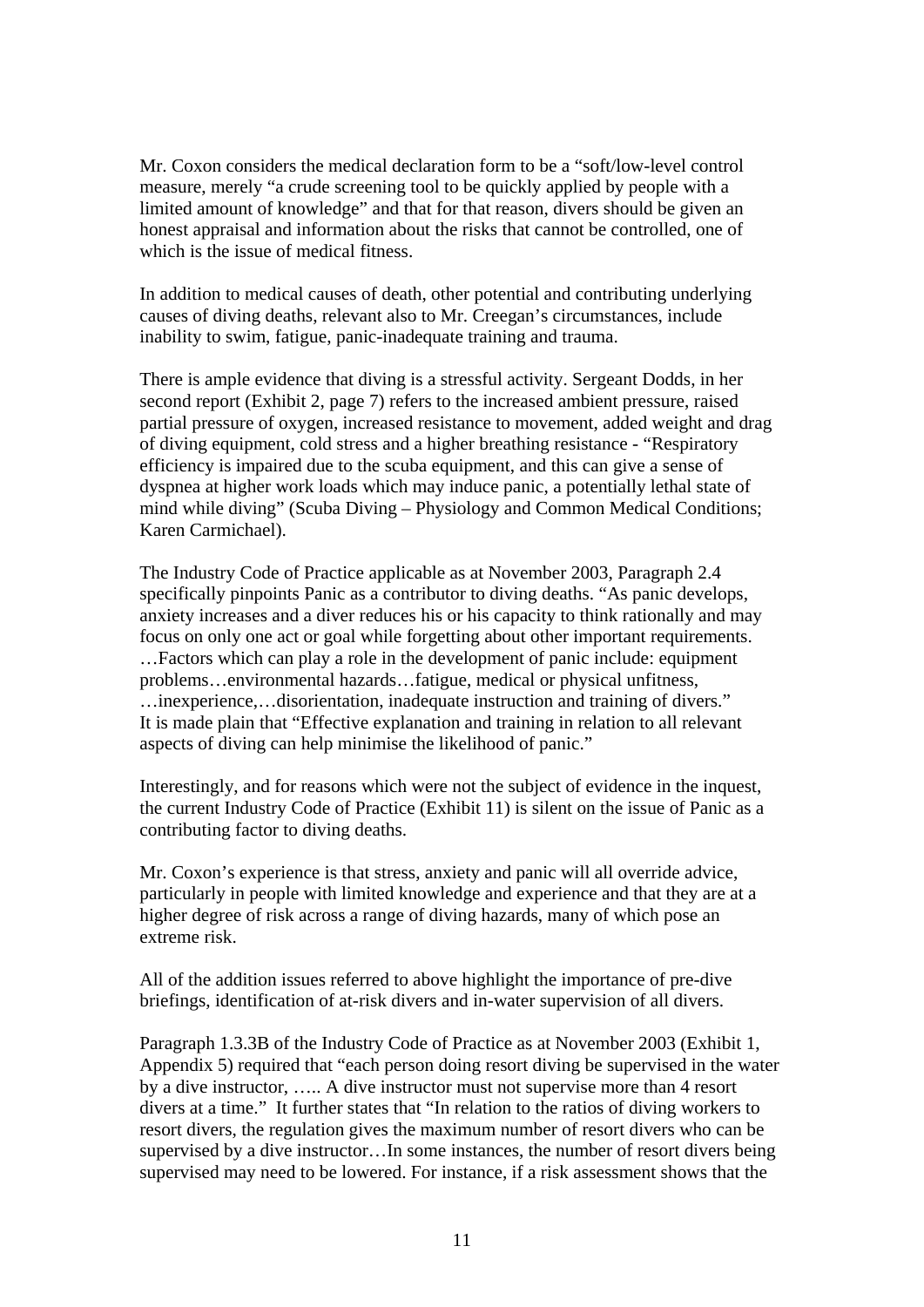abilities, fitness and confidence levels of divers, and the environmental conditions at the dive site put the health and safety of workers or resort divers at an unacceptable level of risk, then the ratios should be reviewed".

Dr. Butler opined that, because the activity of being an instructor on resort/introductory dives requires separate skills on the part of the dive instructor to those ordinarily required, and because the profile of a the resort diver differs significantly from the novice diver seeking an entry-level dive certificate (the latter group having undergone a formal dive medical and significantly more prior instruction to achieve a higher level of knowledge and skill), that consideration should be given to reducing this ratio (to, for example 1:2) unless the dive instructor has absolute confidence in the ability of the divers being supervised.

He expressed this view despite the level of supervision required by the Industry Code of Practice in relation to the level of in-water supervision, contained in 1.3.3B of the Code as at November 2003(Exhibit 1, Appendix 5) –"When divers are being supervised by a dive instructor only, then the divers should:

- (a) swim closely on each side of the instructor, OR
- (b) swim closely abreast with the instructor close in front of the students, facing them and swimming backwards….While in the water, the diver instructor…should always be positioned so they can make immediate physical contact with, and render assistance to, any resort diver. No course should be conducted with 1 instructor only, which allows the students to swim in single file behind or in front of the instructor. Indian file swimming with only 1 instructor at the beginning or end of the students has been the cause of divers being lost."

I have already referred to the evidence of the three other divers in the group with Mr. Creegan on his second dive in relation to the issue of the distances between each of them and the instructor Mr. Johnson.

I note the evidence of Janet Murray that her understanding of close supervision inwater was that the instructor should be able to get to the diver within two fin kicks. Whilst she then stated that "if you can reach out and grab their inflator or their arm, you have to be that close"; in response to questions about positioning of divers eg in Indian file, she simply stated that you had to be able to SEE your divers the whole time.

Perhaps this view of the Code of Practice is reflective of the fact that, upon her employment with Down Under Dive, she says she was given a copy of the Code of Practice and the Standard Operating Procedure Manual and after a four day probationary period, she was employed. As at November 2003, Mr. David Johnston was still in his probationary period with Down Under Dive. Mr. Iovanella's evidence was that, as at November 2003, once a person was employed as a diving instructor, having met all of the necessary criteria, they were not further examined by Down Under Dive.

These comments reflect clearly the importance of instructor competency and training, ongoing auditing of such competency and training**,** the availability of programs to do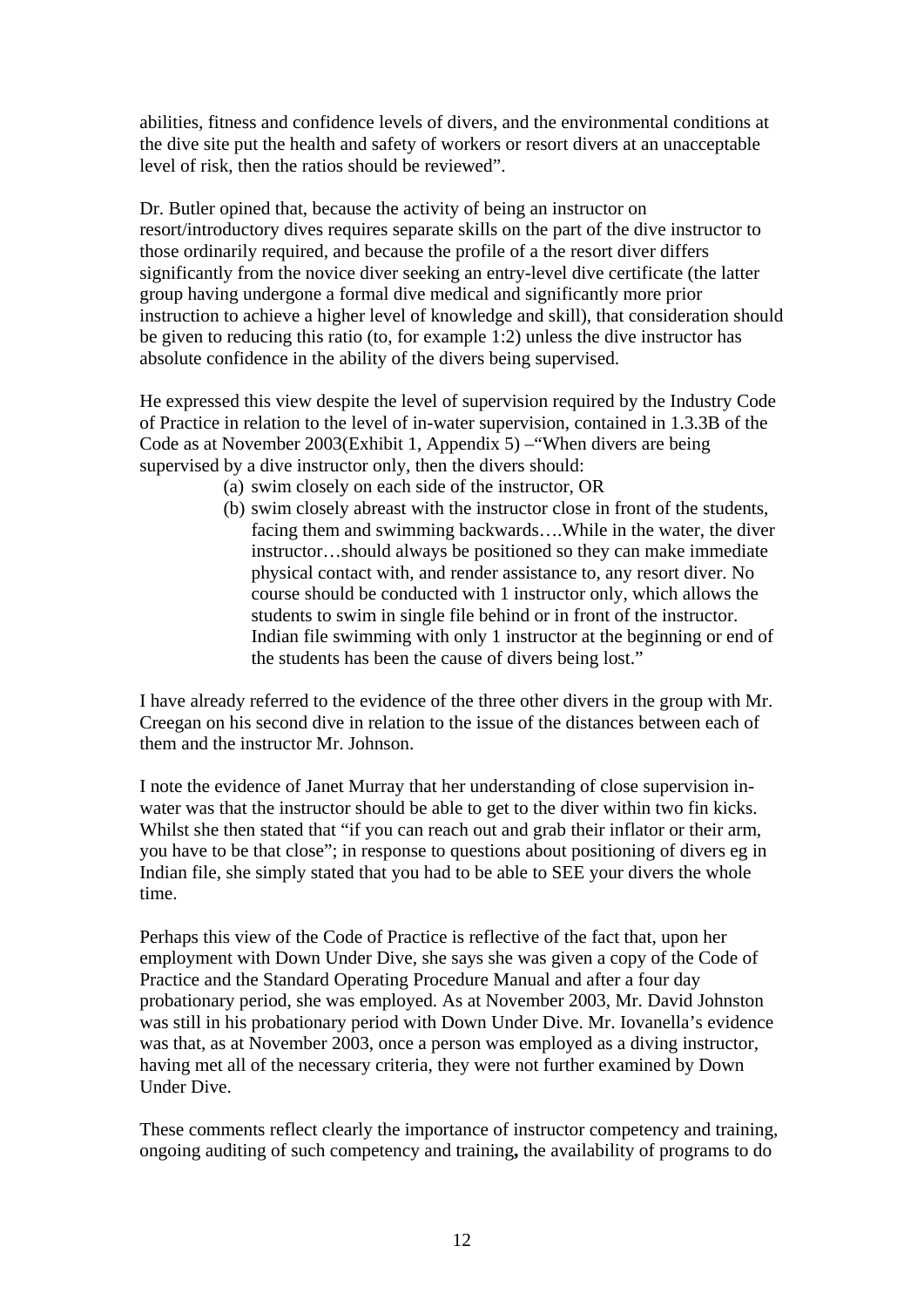so and clear indications from regulating authorities as to their expectations in relation to competencies, supervision and training.

It is clear, however, from Mr. Coxon's report (Exhibit 22-pages 11 to 17) that prior to Mr. Creegan's death, there had been;-

- (a) a Diving Industry Task Force and Report (following the disappearance of two(2) divers off Port Douglas in 1998); recommendations by the Task Force in their final report in relation to dive supervision, resort divers, and changes to Codes of Practice among other recommendations affecting the dive industry;
- (b) amendments to the Workplace Health and Safety Regulations 1997, covering issues of medical fitness, medical conditions of resort divers, supervision of resort divers, lookouts and rescuers and advice about medical conditions;
- (c) the development of the Compressed air Recreational Diving and Recreational Snorkelling Industry Code of Practice 2000, to give practical advice about ways to manage exposure to risk identified as typical when conducting recreational diving and recreational snorkelling, including issues of medical fitness to dive, supervision of divers on open water, appropriate skills and knowledge of workers and divers, ascent diving and first aid and oxygen,
- (d) the development of the Recreational Technical Diving Industry Code of Practice in September 2001
- (e) 38 Workplace Recreational Diving Audits in the Northern Area in 2000
- (f) a State-wide audit program of 59 workplaces in 2001-2002, the final report of which note that issues of concern included dive safety logs, emergency plans including rescue, provision of oxygen equipment and failure to have appropriate equipped and competent lookouts.
- (g) Information and product development
- (h) Workplace Health and Safety Queensland Safety links

Despite these developments, diving deaths continued to occur. (Exhibit 22- Attachment 1).

After Mr. Creegan's death, there were further developments in the dive industry, including

- (i) Amendment to the Compressed Air Recreational Diving and Recreational Snorkelling Industry Code of Practice 2000 to provide specific advice to older snorkellers of the risks and recommended controls
- (j) Replacement of (e) above with the Compressed Air Recreational Diving and Recreational Snorkelling Code of Practice 2005 to include sample questions to assess the current medical fitness of certificated divers and techniques to avoid separation of resort divers from instructors,
- (k) A North Queensland Recreational Diving and Snorkelling Assessment program
- (l) A Recreational Diving Resource Kit

Despite these developments, diving deaths continued to occur. (Exhibit 22- Attachment 1).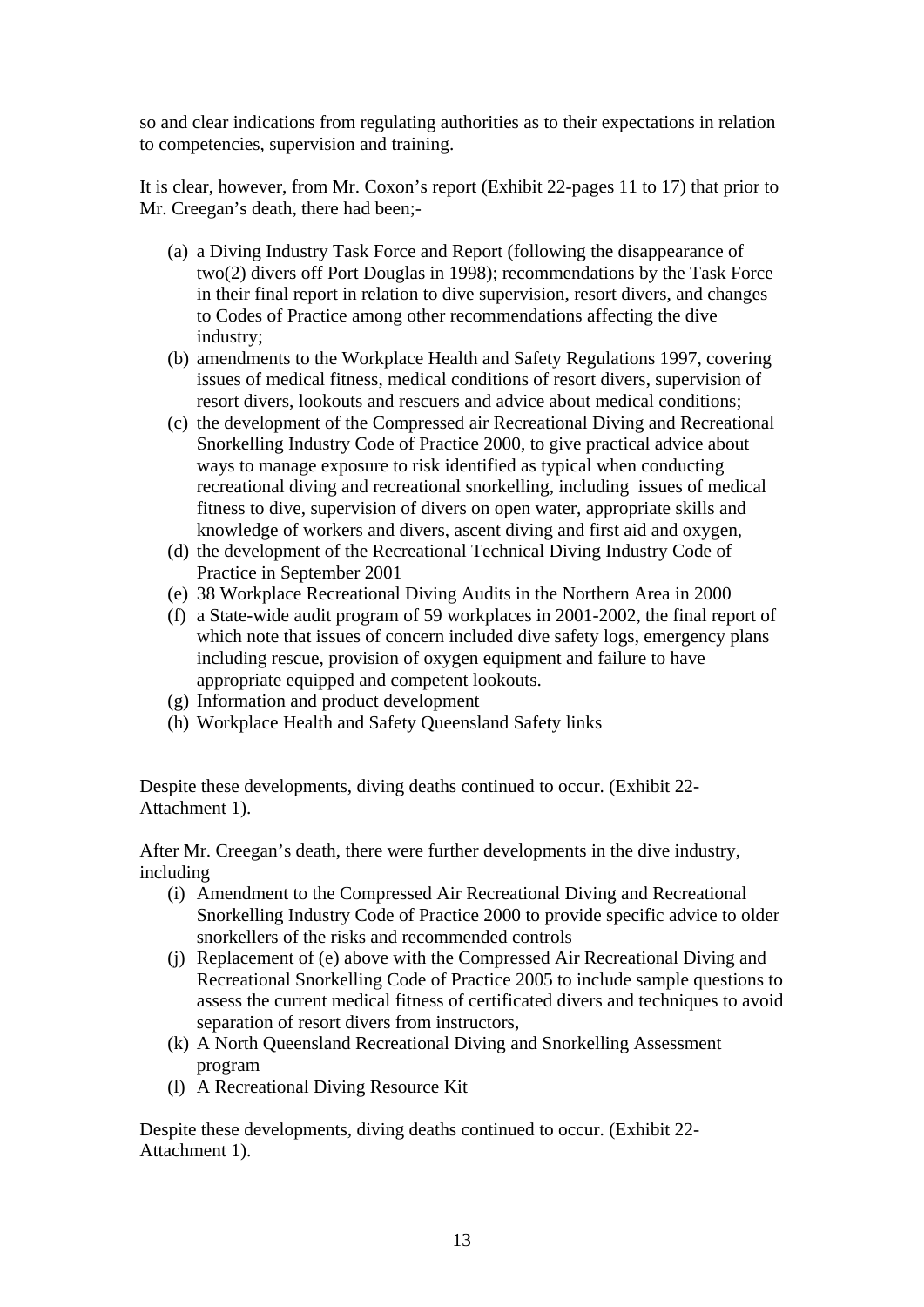After Mr. Creegan's death, Down Under Dive also instituted changes to its dive program and training of instructors, including ;

- (a) Changes to the introductory briefing sheet used by instructors to brief resort divers (Exhibit 40)
- (b) The holding of instructor meetings (Exhibit 41)
- (c) The distribution of a Risk Assessment notice (Exhibit 42)
- (d) The holding of compulsory Risk Management Seminars for all master, dive instructors and dive masters
- (e) The employment of specifically trained persons to conduct training sessions (Exhibit 44)
- (f) Closer involvement in the day-to-day operations by directors

Whilst Sgt. Dodds, in her evidence was not able to identify any deficiencies in PADI or SSI training manuals tendered to the court, the particular circumstances surrounding Mr. Creegan's death are an indication of controlled and uncontrolled dangers associated with diving.

Whilst Mr. McKenzie's evidence was that the fatality rate for resort diving was 1:1 million dives, one death is one too many. In any event, Mr. Coxon's evidence was that Queensland was poorly served in relation to studies of diving (including resort diving) mortality and morbidity rates and opined "If you can't measure it-you can't manage it" (Exhibit 21, page 4). This is a reference to the inadequacy of studies which have been undertaken in relation to diving deaths in Queensland.

 In the Australian context Dr. Douglas Walker has detailed approximately 400 diving deaths (including resort diving deaths) between 1972 and 2002, there being an increasing average number of diving deaths over that period. Mr. Coxon states "Although it is not clear if the Australian increase is due to increased participation or reporting there is only cold comfort to be drawn from an examination of these case studies, leading Edmonds and Walker to conclude "the real tragedy of this survey was that it shows that the lessons and teachings of yesterday are still not sufficiently appreciated to-day"(Edmonds.\* Walker. 1989)."

One wonders of what relevance are the facts that tourism within the Great Barrier Reef catchment, where the majority of diving occurs in Queensland, is valued at \$5.8 billion dollars and employs 63 000 people, including dive instructors who are often partially paid on a commission basis according to their promotion and consequential sale of diving products, including resort dives.

# **FORMAL FINDINGS**

It is now incumbent upon me, pursuant to the provisions of the Coroners Act 1958 to deliver requisite findings in open court.

I make the following formal findings:-

1. The deceased was Thomas Creegan, a male aged 47 years who was born on the 28<sup>th</sup> December 1955.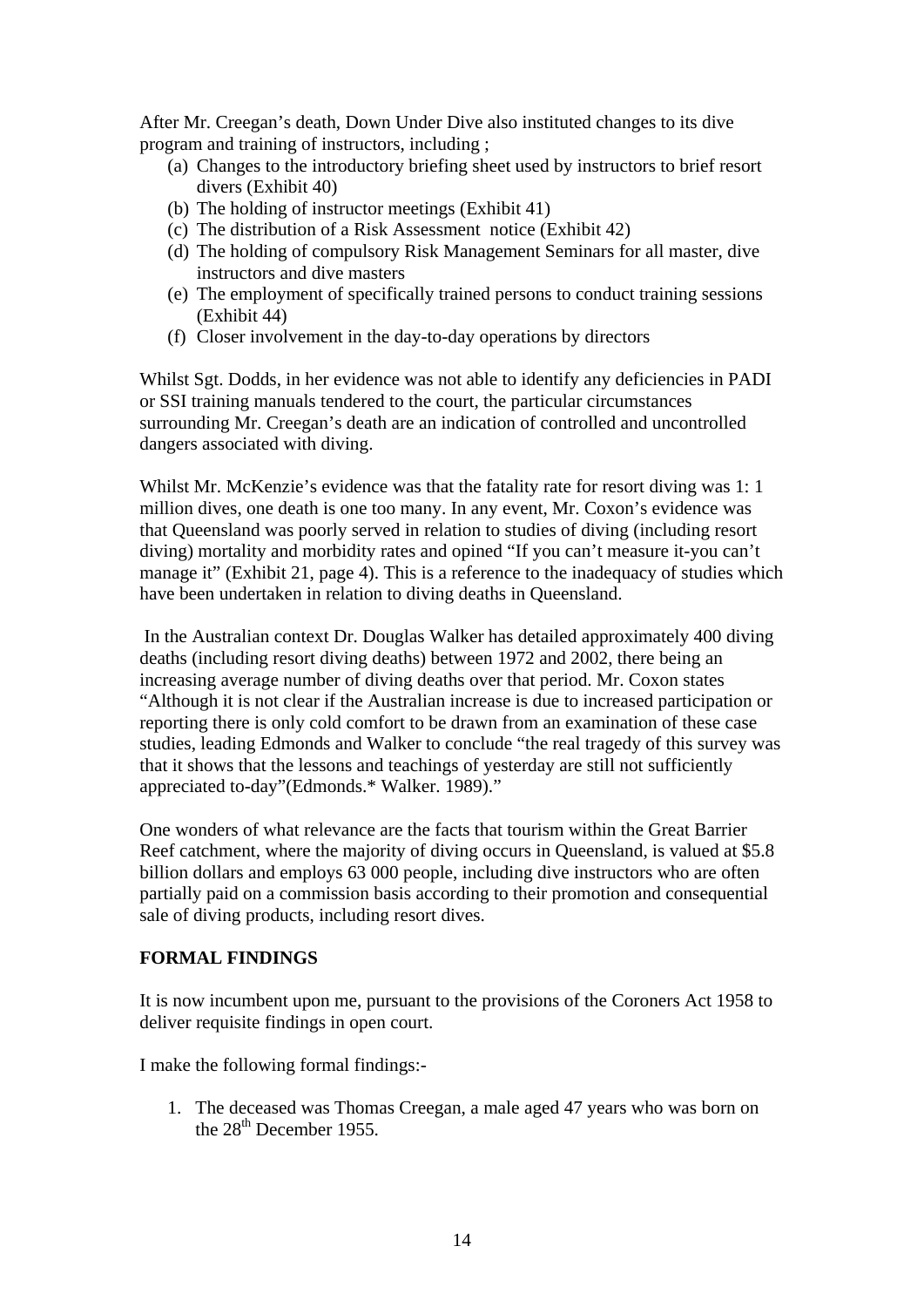- 2. Mr. Creegan formerly resided at 12 Briarside BlackHill, Consett, County Durham, United Kingdom.
- 3. Mr. Creegan died at Norman Reef, Great Barrier Reef, North Queensland, Australia on Sunday  $30<sup>th</sup>$  November 2003 at 14.33 hours.
- 4. At the time of his death, Mr. Creegan was holidaying in Australia and was undertaking the second of two introductory resort dives with three other introductory divers, He had never dived before. Mr. Creegan became separated from the other divers, all of whom were free swimming behind the instructor.
- 5. Mr. Creegan ascended unsupervised to the surface from a depth of 5 minutes after a period of 4 minutes, and after calling out for help, became unconscious.
- 6. The medical cause of his death was Myocardial Ischaemia as a result of undiagnosed coronary artery disease, although the possibility of CAGE (cerebral arterial gas embolism) as the precipitating event cannot be excluded.
- 7. No person will be committed for trial.

# **RIDERS OR RECOMMENDATIONS**

Pursuant to s.43 of the Act, the following recommendations are made by way of rider to the formal findings:

- 1. (a) That persons undertaking recreational diving or snorkelling (to include employers, self-employed persons, employer organisations and recreational dive training agencies) shall ensure an automatic electronic defibrillator (AED) is immediately available at each dive and snorkelling site.
	- (b) That a non-conducting mat is provided to allow the safe use of the AED.
- © That adequate numbers of workers who are immediately available at the site maintain current training in the use of the AED.
	- (d) That the AED is checked daily to ensure it's proper functions and charge level .
- 2. That the Queensland recreational diving and snorkelling industry (to include employers, self-employed persons, employer organisations and recreational dive training agencies) consult and review the adequacy of training programs for its members, to address specific training needs for:
- (a) dive instructors undertaking resort dives, to include but not be limited to;
	- (i) Medical screening techniques
	- (ii) Recognition and evaluation of diver anxiety levels
	- (iii) Recognition and communication to divers, of factors which can create panic in a diver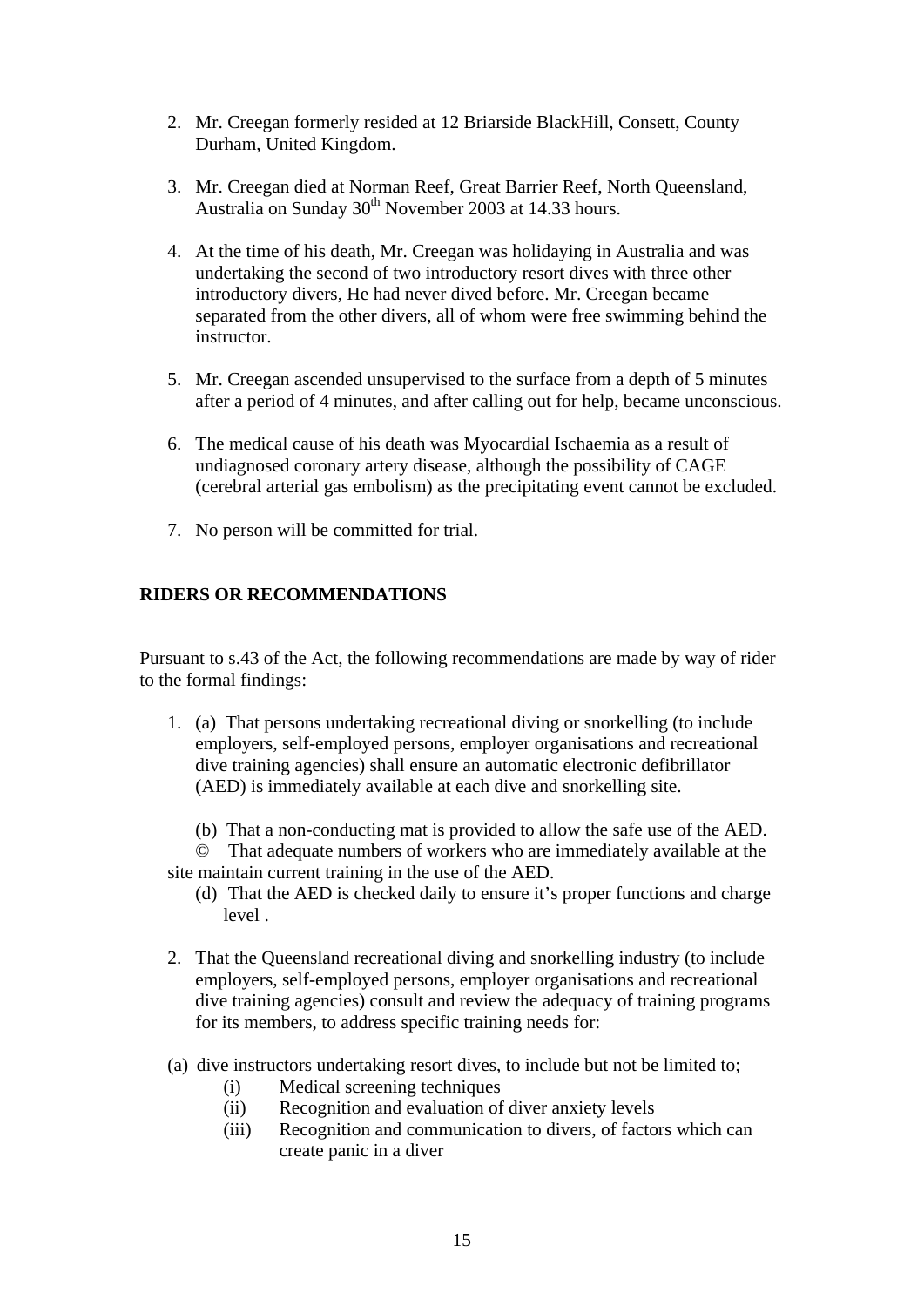- (iv) Standardisation of the briefing, including the use of the equivalent of the PADI flip-chart
- (v) Provision of a briefing before every dive
- (vi) Delivering advice which includes advice as to the residual risks of the activity, particularly cardiac risk factors; advice regarding emergency procedures and skills required to maintain buoyancy on the surface
- (vii) In-water supervision techniques
- (viii) Identification of the specific coronary risk factors for both male and female recreational divers and snorkellers
- (b) Rescue and resuscitation of divers and snorkellers (all relevant workers including lookouts, dive instructors, dive supervisors, rescuers), to include but not be limited to;
	- (i) Ensuring rescue techniques, rescue vehicles, suitably trained and qualified personnel and equipment are available and prepared in such a way that persons requiring assistance have this assistance provided in a timely manner
	- (ii) That resuscitation techniques, including airway management, EAR, CPR, oxygen resuscitation and use of AEDs are employed with the minimum of delays
- 3. That the consultation and review of the training programs referred to in Recommendation 2 above ensure;
	- (i) Adequate training materials (eg; documents, illustrations, videos) to allow their ready delivery by persons conducting the undertaking
	- (ii) An assessment program, including practical in-water assessments in the range of reasonable operating conditions, such program to be successfully undertaken before unsupervised work commences
	- (iii) Records to be kept as demonstrating assessment of the issues and successful completion of the assessment
	- (iv) A supervision program, comprising a skills checklist, a suggested frequency of recurrence of the program, specific action to be taken to address any deficiencies noted and records kept to demonstrate assessment of the issues and any actions taken
	- (v) A re-assessment program, mirroring the initial assessment, with a suggested frequency of recurrence off the program, action taken to address any deficiencies noted, record to be kept to demonstrate issues assessed and any action taken.
- 4. That in consulting, reviewing and further developing the programs outlined in Recommendations 2 and 3 above, that due regard be had to the relevant provisions of the Compressed air Recreational Diving and Recreational Snorkelling Industry Code of Practice and the Risk Management Advisory Standard –Supplement 1- Training.
- 5. That the Queensland recreational diving and snorkelling industry (to include employers, self-employed persons, employer organisations and recreational